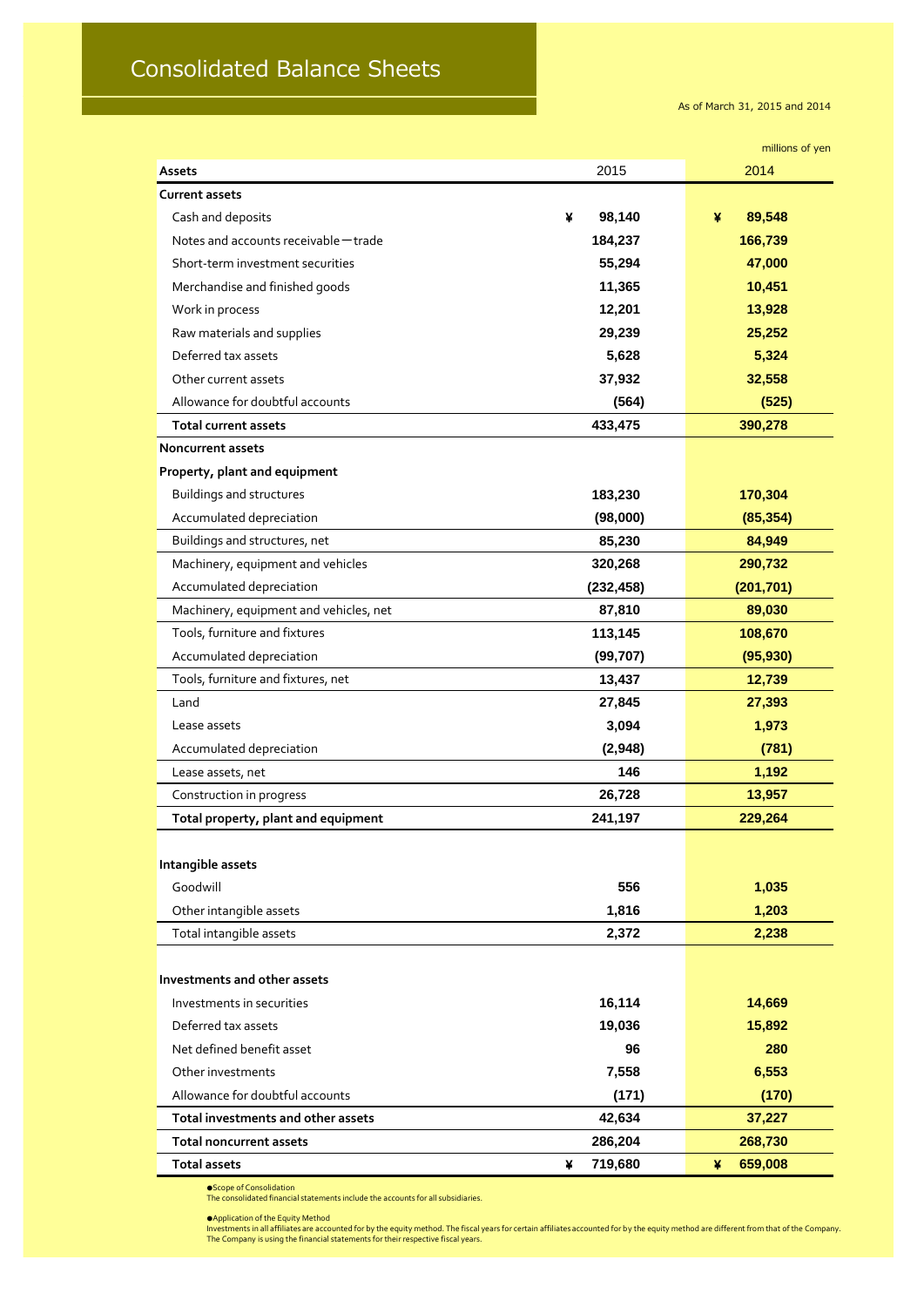|                                                                        |              | millions of yen |
|------------------------------------------------------------------------|--------------|-----------------|
| <b>Liabilities and net assets</b>                                      | 2015         | 2014            |
| <b>Current liabilities</b>                                             |              |                 |
| Notes and accounts payable - trade                                     | 177,163<br>¥ | 163,433<br>¥    |
| Short-term loans payable                                               | 39,361       | 28,607          |
| Current portion of long-term loans payable                             | 39,841       | 7,291           |
| Accrued expenses                                                       | 45,326       | 39,673          |
| Income taxes payable                                                   | 9,706        | 5,218           |
| Provision for product warranties                                       | 2,030        | 1,499           |
| Provision for bonuses to directors and corporate auditors              | 279          | 259             |
| Other current liabilities                                              | 22,016       | 21,667          |
| <b>Total current liabilities</b>                                       | 335,725      | 267,651         |
| <b>Noncurrent liabilities</b>                                          |              |                 |
| <b>Bonds Payable</b>                                                   | 20,000       | 20,000          |
| Long-term loans payable                                                | 47,577       | 80,633          |
| Net defined benefit liability                                          | 44,506       | 35,420          |
| Provision for retirement benefits for directors and corporate auditors | 464          | 496             |
| Asset retirement obligation                                            | 288          | 300             |
| Other noncurrent liabilities                                           | 7,079        | 5,423           |
| <b>Total noncurrent liabilities</b>                                    | 119,916      | 142,275         |
| <b>Total liabilities</b>                                               | 455,642      | 409,926         |
|                                                                        |              |                 |
| <b>Net assets</b>                                                      |              |                 |
| Shareholders' equity                                                   |              |                 |
| Capital stock                                                          | 8,400        | 8,400           |
| Capital surplus                                                        | 9,096        | 9,098           |
| Retained earnings                                                      | 200,026      | 198,363         |
| Treasury stock                                                         | (4,618)      | (4,659)         |
| Total shareholders' equity                                             | 212,904      | 211,202         |
| Accumulated other comprehensive income                                 |              |                 |
| Net unrealised gains on other securities                               | 2,119        | 1,464           |
| Deferred Gains or Losses on Hedges                                     |              | (2)             |
| Foreign currency translation adjustment                                | 7,910        | (3,645)         |
| Remeasurements of defined benefit plans                                | (7, 142)     | (2, 269)        |
| Total accumulated other comprehensive income                           | 2,888        | (4, 452)        |
| Subscription rights to shares                                          | 332          | 515             |
| <b>Minority interests</b>                                              | 47,912       | 41,816          |
| <b>Total net assets</b>                                                | 264,038      | 249,082         |
| <b>Total liabilities and net assets</b>                                | 719,680<br>¥ | 659,008<br>¥    |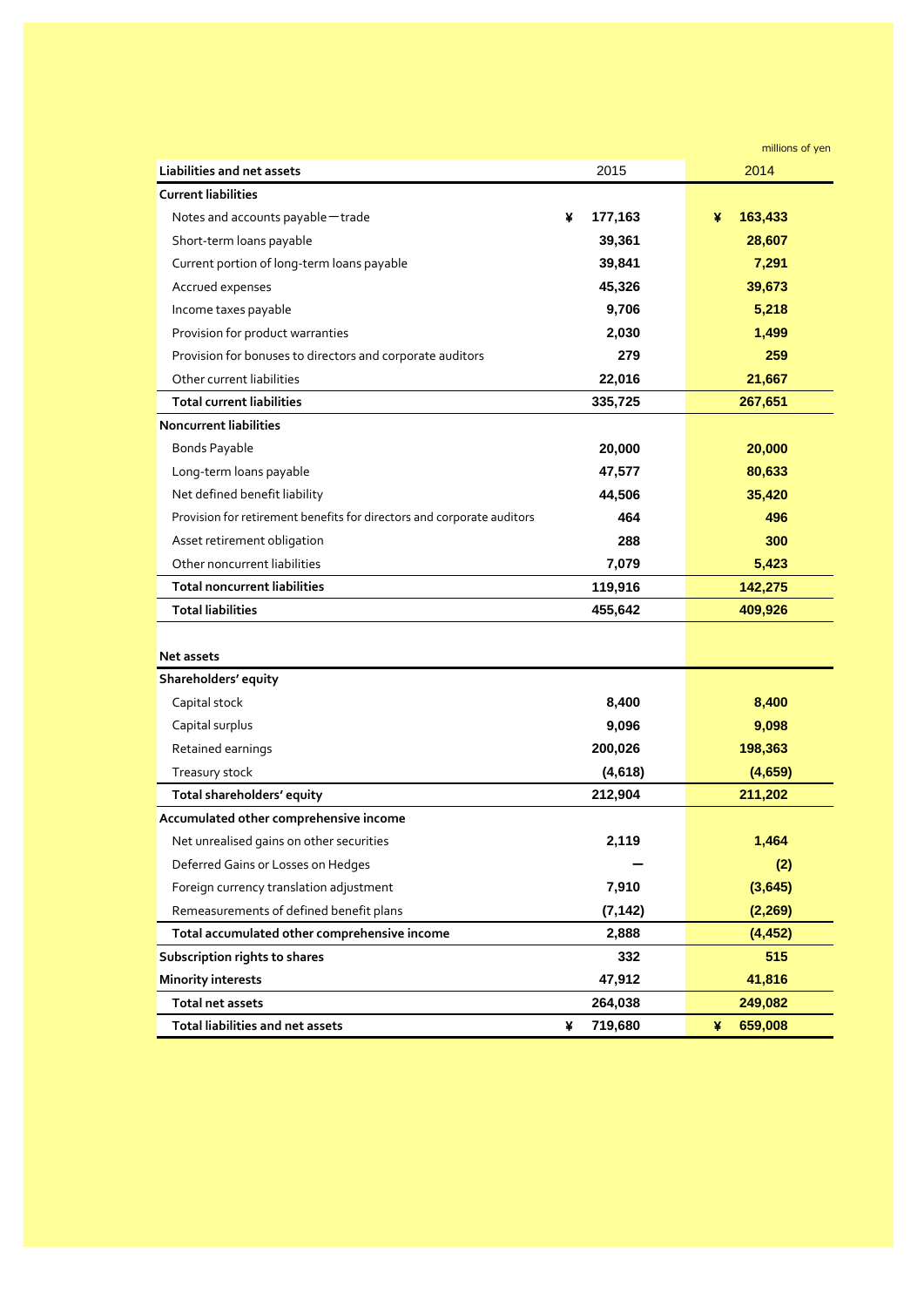## Consolidated Statements of Income and Consolidated Statements of Comprehensive Income

For the years ended March 31, 2015 and 2014

| <b>Consolidated Statements of Income</b>                            |             | millions of yen |
|---------------------------------------------------------------------|-------------|-----------------|
|                                                                     | 2015        | 2014            |
| <b>Net sales</b>                                                    | ¥ 1,305,502 | ¥ 1,218,399     |
| Cost of sales                                                       | 1,189,652   | 1,112,588       |
| Gross profit                                                        | 115,850     | 105,811         |
| Selling, general and administrative expenses                        |             |                 |
| Transportation and warehousing expenses                             | 8,106       | 7,740           |
| Salaries and bonuses                                                | 31,860      | 29,061          |
| Welfare expenses                                                    | 5,199       | 5,076           |
| Retirement benefit expenses                                         | 934         | 798             |
| Provision for bonuses to directors and corporate auditors           | 272         | 248             |
| Provision for directors' retirement benefits                        | 69          | 97              |
| Taxes and dues                                                      | 2,367       | 2,169           |
| Depreciation                                                        | 3,434       | 3,266           |
| Research and development expenses                                   | 1,628       | 1,942           |
| Amortisation of goodwill                                            | 744         | 1,151           |
| Other selling, general and administrative expenses                  | 28,840      | 25,435          |
| Total selling, general and administrative expenses                  | 83,456      | 76,988          |
| Operating income                                                    | 32,393      | 28,823          |
| Non-operating income                                                |             |                 |
| Interest income                                                     | 1,397       | 1,498           |
| Dividends income                                                    | 102         | 95              |
| Rental income on noncurrent assets                                  | 712         | 672             |
| Equity in net earnings of affiliates                                | 1,117       | 1,647           |
| Foreign exchange gains                                              | 4,363       | 4,523           |
| Insurance income                                                    |             | 2,625           |
| Other non-operating income                                          | 5,542       | 5,263           |
| Total non-operating income                                          | 13,236      | 16,328          |
| Non-operating expenses                                              |             |                 |
| Interest expenses                                                   | 1,808       | 1,696           |
| Loss on disposal of noncurrent assets                               | 412<br>566  | 578<br>811      |
| Depreciation                                                        | 1,750       | 1,769           |
| Other non-operating expenses<br><b>Total non-operating expenses</b> | 4,538       | 4,856           |
| Ordinary income                                                     | 41,091      | 40,294          |
| <b>Extraordinary loss</b>                                           |             |                 |
| <b>Impairment Loss</b>                                              | 13,875      | 4,364           |
| Loss on business liquidation                                        | 2,380       |                 |
| Loss on transition to defined contribution pension plan             |             | 507             |
| <b>Total extraordinary loss</b>                                     | 16,256      | 4,871           |
| Income before income taxes                                          | 24,834      | 35,422          |
| Income taxes-current                                                | 15,472      | 12,427          |
| Income taxes-deferred                                               | (1,084)     | 2,235           |
| <b>Total income taxes</b>                                           | 14,387      | 14,662          |
| Net income before minority interests                                | 10,447      | 20,760          |
| Minority interest in net income of subsidiaries                     | 5,242       | 8,149           |
| Net income                                                          | 5,204<br>¥  | 12,610<br>¥     |
|                                                                     |             |                 |
| <b>Consolidated Statements of Comprehensive Income</b>              |             |                 |
| Net income before minority interests                                | ¥<br>10,447 | ¥<br>20,760     |
| Other comprehensive income                                          |             |                 |
| Net unrealised gains (losses) on other securities                   | 677         | 226             |
| Deferred gains or losses on hedges                                  |             | (2)             |
| Foreign currency translation adjustments                            | 14,911      | 15,613          |
| Net defined benefit asset                                           | (4, 840)    |                 |
| Amount corresponding to equity interest in equity method affiliates | 388         | 963             |
| Total other comprehensive income                                    | 11,137      | 16,800          |
| Comprehensive income                                                | 21,585      | 37,560          |
| (Breakdown)                                                         |             |                 |
| Comprehensive income attributable to parent company shareholders    | 12,545      | 25,277          |
| Comprehensive income attributable to minority shareholders          | 9,039       | 12,283          |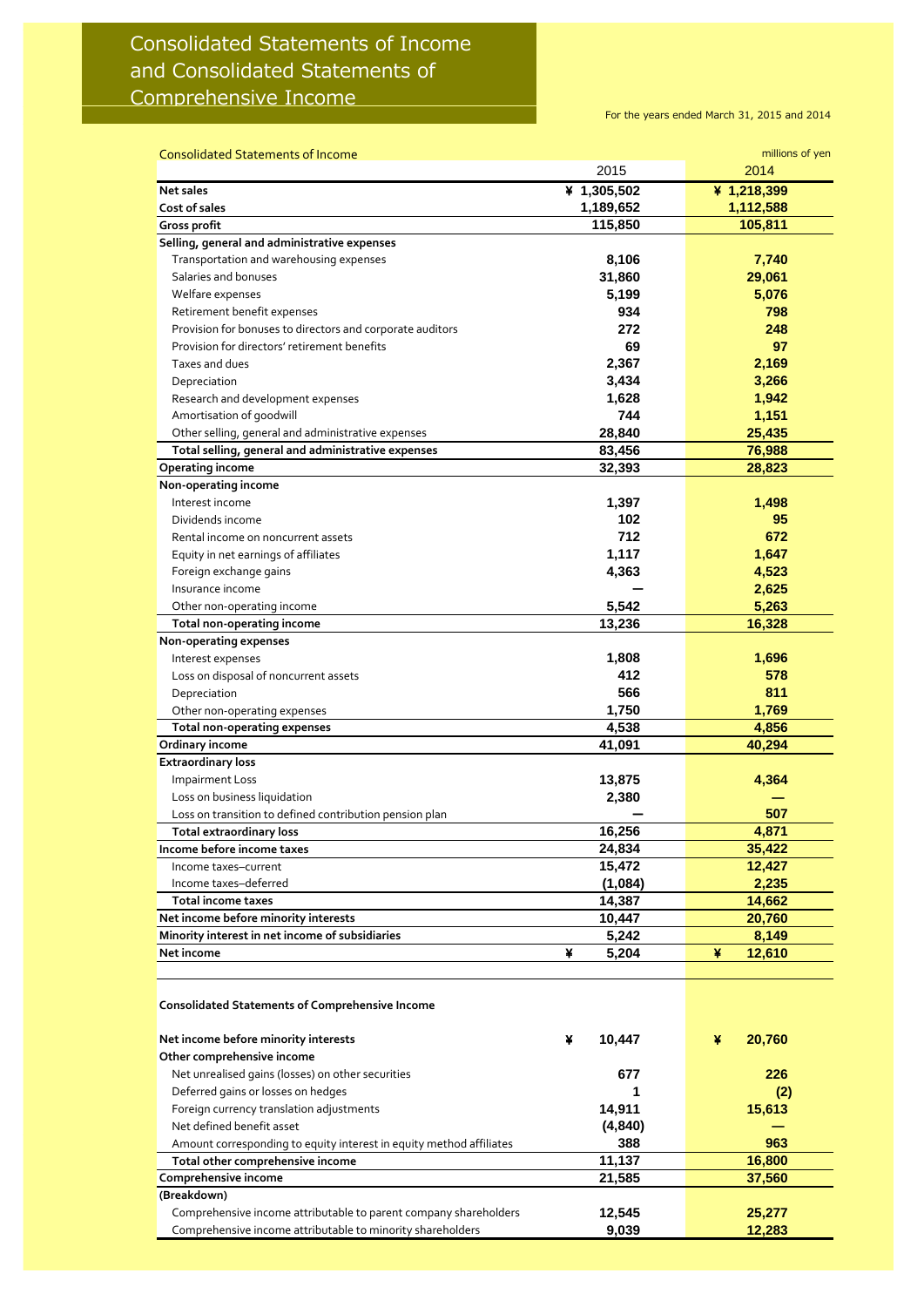## Consolidated Statements of Changes in Net Assets

For the years ended March 31, 2015 and 2014

|                                                      |              | millions of yen |
|------------------------------------------------------|--------------|-----------------|
|                                                      | 2015         | 2014            |
| Shareholders' equity                                 |              |                 |
| <b>Capital stock</b>                                 |              |                 |
| Balance at beginning of year                         | 8,400<br>¥   | 8,400<br>¥      |
| Restated balance                                     | 8,400        | 8,400           |
| Changes of items during the year                     |              |                 |
| Total changes of items during the year               |              |                 |
| <b>Balance at end of year</b>                        | 8,400        | 8,400           |
| Capital surplus                                      |              |                 |
| Balance at beginning of year                         | 9,098        | 9,098           |
| Restated balance                                     | 9,098        | 9,098           |
| Changes of items during the year                     |              |                 |
| Disposal of treasury stock                           | (1)          | (0)             |
| Total changes of items during the year               | (1)          | (0)             |
| <b>Balance at end of year</b>                        | 9,096        | 9,098           |
| <b>Retained earnings</b>                             |              |                 |
| Balance at beginning of year                         | 198,363      | 189,273         |
| Cumulative effects of changes in accounting policies | (206)        |                 |
| Restated balance                                     | 198,157      | 189,273         |
| Changes of items during the year                     |              |                 |
| Dividends from surplus                               | (3, 335)     | (3,520)         |
| Net income                                           | 5,204        | 12,610          |
| Total changes of items during the year               | 1,868        | 9,089           |
| Balance at end of year                               | 200,026      | 198,363         |
| <b>Treasury stock</b>                                |              |                 |
| Balance at beginning of year                         | (4,659)      | (4,675)         |
| Restated balance                                     | (4,659)      | (4,675)         |
| Changes of items during the year                     |              |                 |
| Purchase of treasury stock                           | (0)          | (0)             |
| Disposal of treasury stock                           | 41           | 17              |
| Total changes of items during the year               | 40           | 16              |
| <b>Balance at end of year</b>                        | (4,618)      | (4,659)         |
| Total shareholders' equity                           |              |                 |
| Balance at beginning of year                         | 211,202      | 202,096         |
| Cumulative effects of changes in accounting policies | (206)        |                 |
| Restated balance                                     | 210,996      | 202,096         |
| Changes of items during the year                     |              |                 |
| Dividends from surplus                               | (3, 335)     | (3,520)         |
| Net income                                           | 5,204        | 12,610          |
| Purchase of treasury stock                           | (0)          | (0)             |
| Disposal of treasury stock                           | 39           | 16              |
| Total changes of items during the year               | 1,907        | 9,106           |
| <b>Balance at end of year</b>                        | 212,904<br>¥ | 211,202<br>¥    |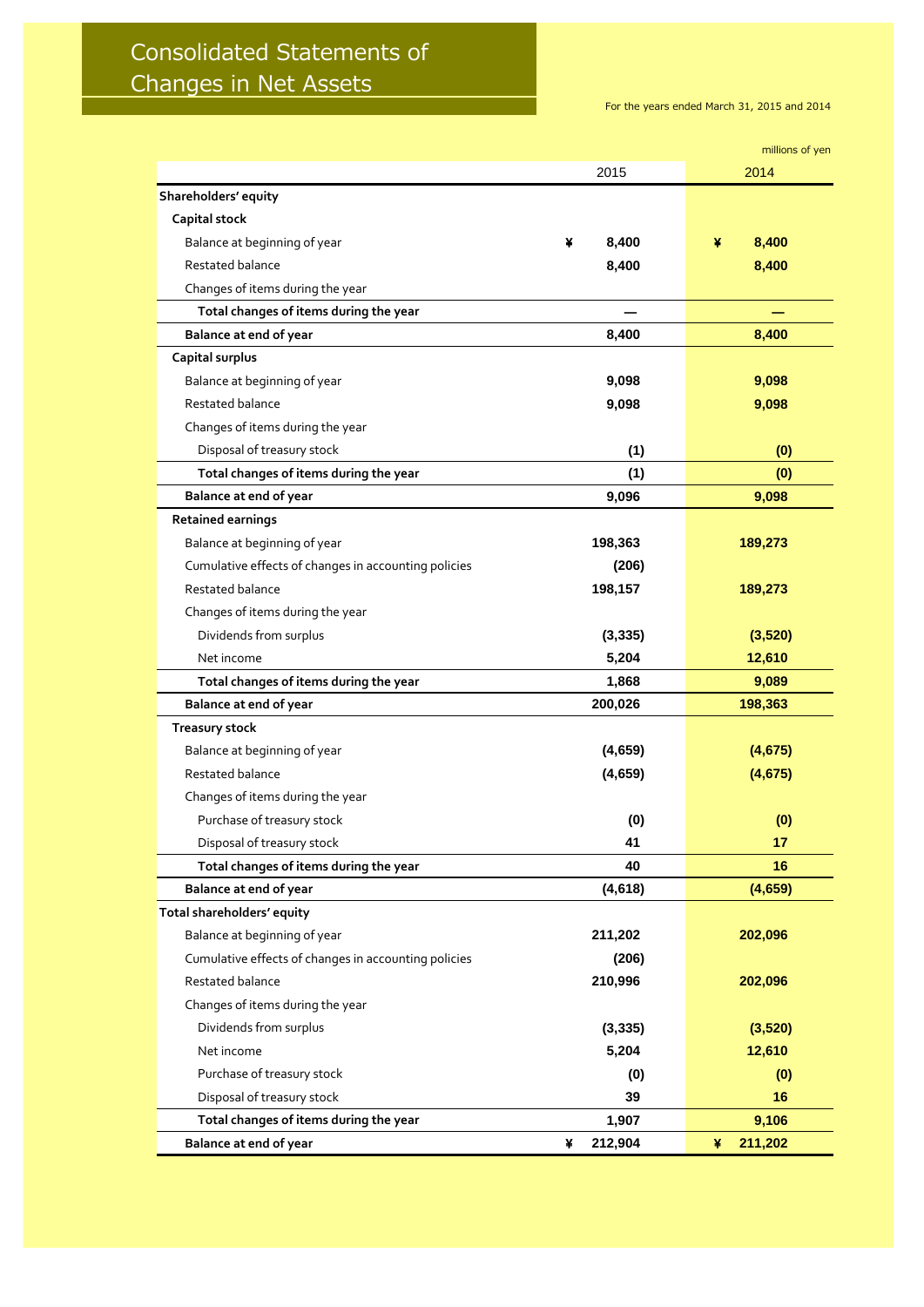|                                                                      |              | millions of yen |
|----------------------------------------------------------------------|--------------|-----------------|
|                                                                      | 2015         | 2014            |
| Accumulated other comprehensive income                               |              |                 |
| Net unrealised gains on other securities                             |              |                 |
| Balance at beginning of year                                         | ¥<br>1,464   | ¥<br>1,233      |
| Restated balance                                                     | 1,464        | 1,233           |
| Changes of items during the year                                     |              |                 |
| Net changes of items other than shareholders' equity during the year | 655          | 231             |
| Total changes of items during the year                               | 655          | 231             |
| <b>Balance at end of year</b>                                        | 2,119        | 1,464           |
| Deferred gains or losses on hedges                                   |              |                 |
| Balance at beginning of year                                         | (2)          |                 |
| Restated balance                                                     | (2)          |                 |
| Changes of items during the year                                     |              |                 |
| Net changes of items other than shareholders' equity during the year | $\mathbf{2}$ | (2)             |
| Total changes of items during the year                               | 2            | (2)             |
| <b>Balance at end of year</b>                                        |              | (2)             |
| Foreign currency translation adjustment                              |              |                 |
| Balance at beginning of year                                         | (3,645)      | (16,083)        |
| Restated balance                                                     | (3,645)      | (16,083)        |
| Changes of items during the year                                     |              |                 |
| Net changes of items other than shareholders' equity during the year | 11,555       | 12,438          |
| Total changes of items during the year                               | 11,555       | 12,438          |
| <b>Balance at end of year</b>                                        | 7,910        | (3,645)         |
| Remeasurements of defined benefit plans                              |              |                 |
| Balance at beginning of year                                         | (2, 269)     |                 |
| Restated balance                                                     | (2, 269)     |                 |
| Changes of items during the year                                     |              |                 |
| Net changes of items other than shareholders' equity during the year | (4, 872)     | (2, 269)        |
| Total changes of items during the year                               | (4, 872)     | (2, 269)        |
| <b>Balance at end of year</b>                                        | (7, 142)     | (2, 269)        |
| Total accumulated other comprehensive income                         |              |                 |
| Balance at beginning of year                                         | (4, 452)     | (14, 849)       |
| Restated balance                                                     | (4, 452)     | (14, 849)       |
| Changes of items during the year                                     |              |                 |
| Net changes of items other than shareholders' equity during the year | 7,341        | 10,396          |
| Total changes of items during the year                               | 7,341        | 10,396          |
| <b>Balance at end of year</b>                                        | 2,888        | (4, 452)        |
| Subscription rights to shares                                        |              |                 |
| Balance at beginning of year                                         | 515          | 802             |
| Restated balance                                                     | 515          | 802             |
| Changes of items during the year                                     |              |                 |
| Net changes of items other than shareholders' equity during the year | (182)        | (287)           |
| Total changes of items during the year                               | (182)        | (287)           |
| <b>Balance at end of year</b>                                        | 332          | 515             |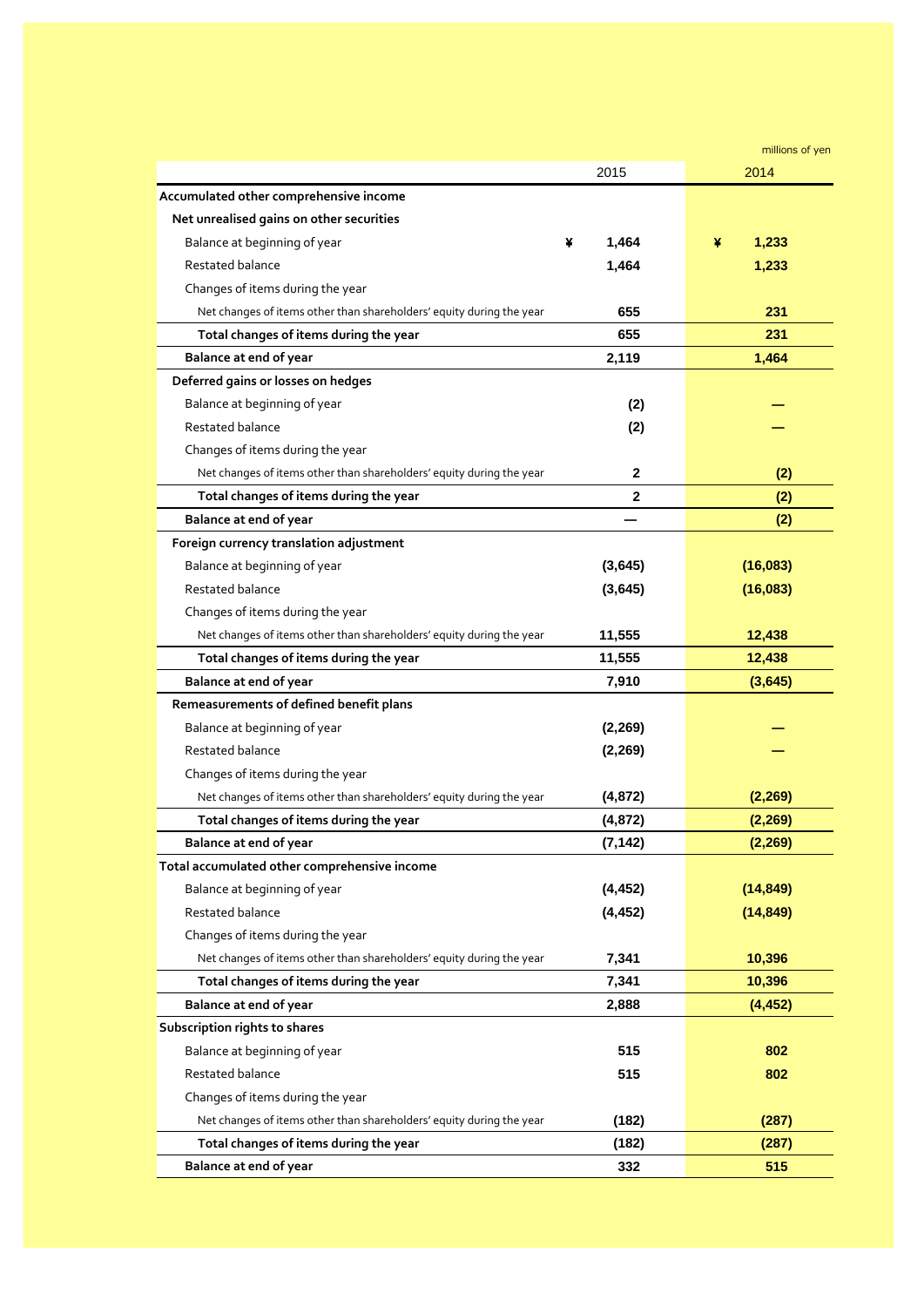millions of yen

|                                                                      | 2015         | 2014         |
|----------------------------------------------------------------------|--------------|--------------|
| <b>Minority interests</b>                                            |              |              |
| Balance at beginning of year                                         | 41,816       | 32,690       |
| Cumulative effects of changes in accounting policies                 | (8)          |              |
| Restated balance                                                     | 41,808       | 32,690       |
| Changes of items during the year                                     |              |              |
| Net changes of items other than shareholders' equity during the year | 6,104        | 9,126        |
| Total changes of items during the year                               | 6,104        | 9,126        |
| <b>Balance at end of year</b>                                        | 47,912       | 41,816       |
| <b>Total net assets</b>                                              |              |              |
| Balance at beginning of year                                         | 249,082      | 220,740      |
| Cumulative effects of changes in accounting policies                 | (214)        |              |
| Restated balance                                                     | 248,867      | 220,740      |
| Changes of items during the year                                     |              |              |
| Dividends from surplus                                               | (3, 335)     | (3,520)      |
| Net income                                                           | 5,204        | 12,610       |
| Purchase of treasury stock                                           | (0)          | (0)          |
| Disposal of treasury stock                                           | 39           | 16           |
| Net changes of items other than shareholders' equity during the year | 13,262       | 19,235       |
| Total changes of items during the year                               | 15,170       | 28,341       |
| <b>Balance at end of year</b>                                        | 264,038<br>¥ | 249,082<br>¥ |